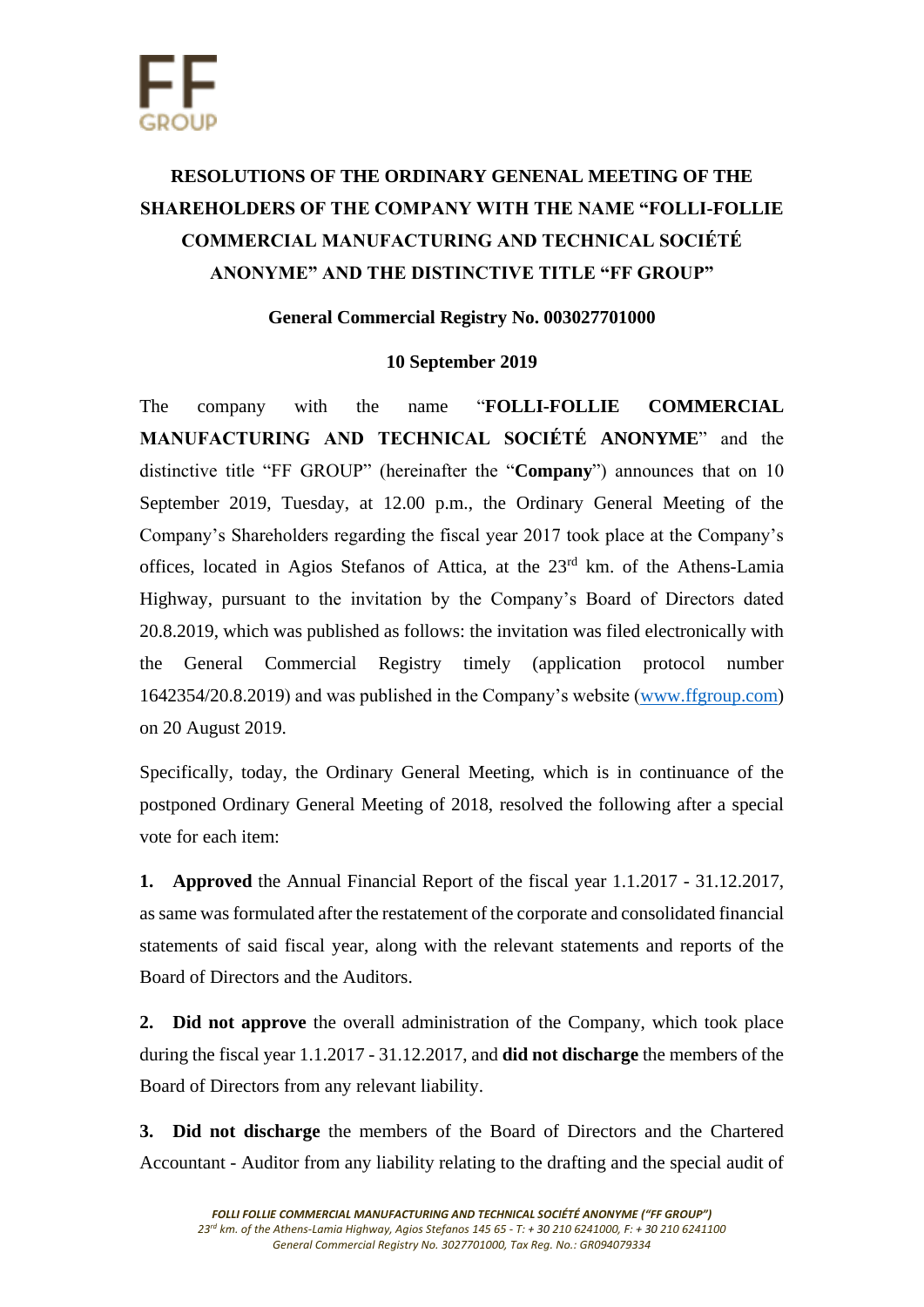the restated annual corporate and consolidated financial statements of the fiscal year 1.1.2017 - 31.12.2017.

**4. Postponed** the discussion and voting on the item relating to the election of the ordinary and substitute Chartered Accountant - Auditor for the fiscal year 2018 and the determination of their relevant fee for a specific date and, specifically, for 3 October 2019.

**5. Approved** all kinds of remunerations and compensations of the members of the Board of Directors paid during the fiscal year 2017 and **preapproved** the remunerations and compensations for the fiscal year 2018.

**6. Appointed** Messrs. Andreas Koutoupis, son of George, and Nikolaos Faldamis, son of Orestis, as new independent members of the Company's Board of Directors. It is noted that Messrs. Konstantinos Angelopoulos, George Kyriakos, Konstantinos Kefalogiannis and Periklis Dontas had been already appointed as independent members by the previous Extraordinary General Assembly dated 21 December 2018.

**7. Elected** Messrs. Andreas Koutoupis, Nikolaos Faldamis and Avraam Gounaris as members of the Company's Audit Committee, in accordance with article 44 of L. 4449/2017.

**8. Approved** the granting of guarantees, loans and liquidity facilities (including the participation in share capital increases) in favor and to companies affiliated (as per article 32 of L. 4308/2014) with the Company, in accordance with article 23A of C.L. 2190/1920, as in force until 31.12.2018.

**9. Approved the amendment** of paragraphs 1 and 4 of article 9 of the Company's Articles of Association, as follows:

#### "*Article 9*

#### *Election and composition of the BoD*

*1. The board of directors has seven (7) up to eleven (11) members and is elected by the shareholders' general meeting with an absolute majority for a five-year term, extending until the expiration of the deadline, within which the immediately following ordinary*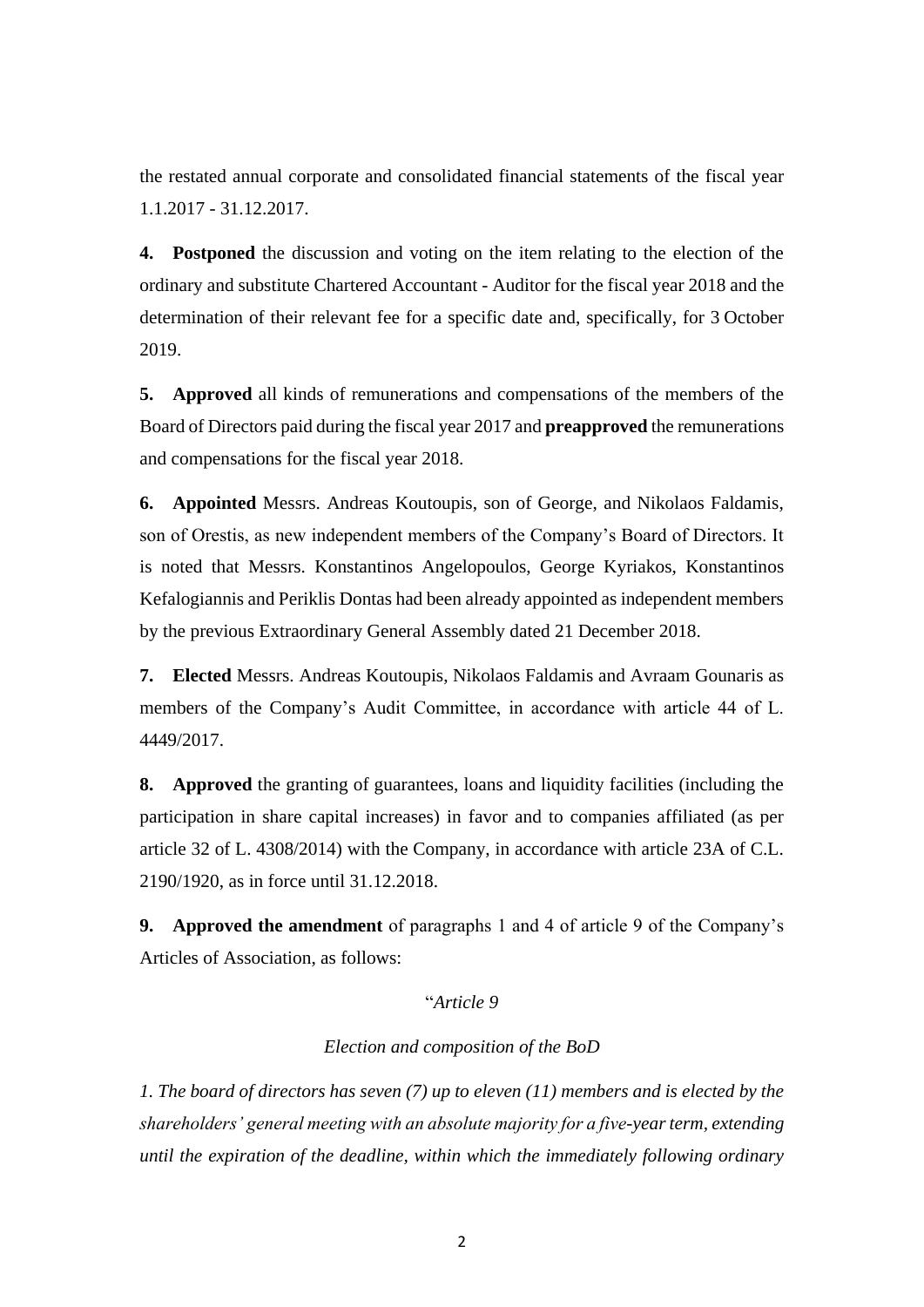*general meeting must be convened and until the making of the relevant decision. In any case, the term of the BoD may not exceed six (6) years.*

[…]

*4. In case of resignation, or death, or otherwise loss of capacity of any member or members of the board of directors, the remaining members, provided they are at least three (3), may resolve to elect Board members in replacement of the missing members for the rest of the term of the member being replaced. The resolution for the election is published and is announced by the Board of Directors in the immediately following General Meeting, which may replace the elected persons, even if no such item has been included in the agenda. The remaining members may, however, continue the administration and representation of the company without replacing the missing members as per above, provided that their number exceeds half of the number of the members, as it was prior to the occurrence of said events (i.e. the resignation, death, or otherwise loss of capacity of a member or members). In any case, these members may not be less than seven (7). In any event, the remaining members of the board, regardless of their number, may convene the general meeting solely for electing a new board of directors.*

 $[\ldots]$ ".

During the above Annual General Meeting were present or represented shareholders representing 77.84% of the Company's share capital, namely 52,111,541 shares out of a total of 66,948,210 shares. Respectively, the valid votes for each item amount to 52,111,541, attributing to 77.84% of the Company's share capital.

The majority percentages on the above items are as follows:

1<sup>st</sup> Item: Shareholders representing 34,723,313 shares voted in favor, i.e. 66.63% of the total of the shares represented. Shareholders representing 17,203,318 shares voted against, i.e. 33.01% of the total of the shares represented. Shareholders representing 184,910 shares abstained, i.e. 0.36% of the total of the shares represented.

2<sup>nd</sup> Item: Shareholders representing 26,536,992 shares voted against, i.e. 50.92% of the total of the shares represented. Shareholders representing 311,044 shares voted in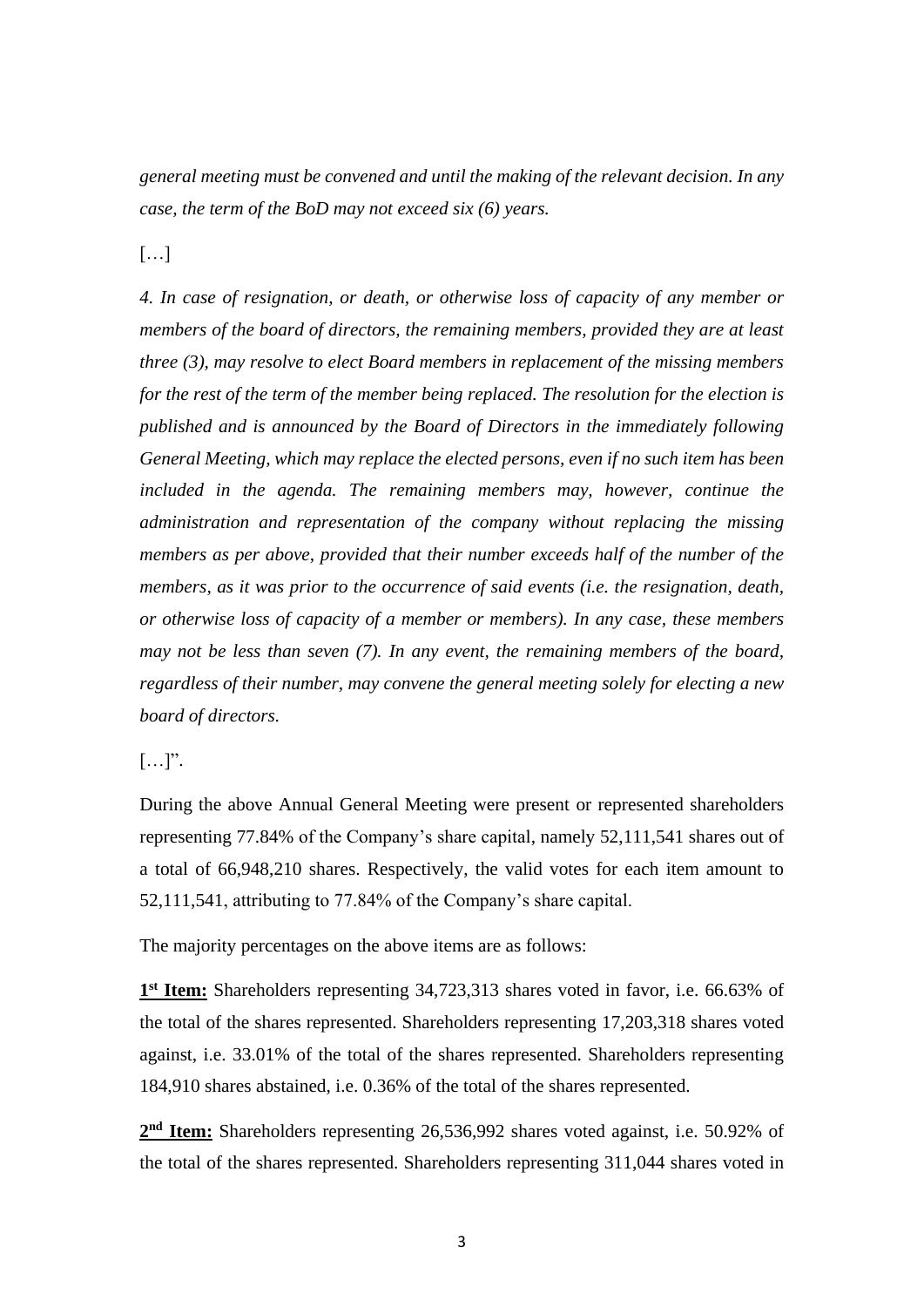favor, i.e. 0.60% of the total of the shares represented. Shareholders representing 25.263.505 shares abstained, i.e. 48.48% of the total of the shares represented.

**3 rd Item:** Shareholders representing 15,369,641 shares voted against, i.e. 29.49% of the total of the shares represented. Shareholders representing 25,841,011 shares voted in favor, i.e. 49.59% of the total of the shares represented. Shareholders representing 10,900,889 shares abstained, i.e. 20.92% of the total of the shares represented.

**4 th Item:** Shareholders representing 32,064,355 shares voted in favor, i.e. 61.53% of the total of the shares represented. Shareholders representing 8,542,778 shares voted against, i.e. 16.39% of the total of the shares represented. Shareholders representing 11,504,408 shares abstained, i.e. 22.08% of the total of the shares represented.

5<sup>th</sup> Item: Shareholders representing 41,362,649 shares voted in favor, i.e. 79.37% of the total of the shares represented. Shareholders representing 1,299,615 shares voted against, i.e. 2.50% of the total of the shares represented. Shareholders representing 9,449,277 shares abstained, i.e. 18.13% of the total of the shares represented.

**6 th Item:** Shareholders representing 42,726,036 shares voted in favor, i.e. 81.99% of the total of the shares represented. Shareholders representing 9,310,000 shares voted against, i.e. 17.87% of the total of the shares represented. Shareholders representing 75,505 shares abstained, i.e. 0.14% of the total of the shares represented.

**7 th Item:** Shareholders representing 50,694,044 shares voted in favor, i.e. 97.28% of the total of the shares represented. Shareholders representing 1,341,992 shares voted against, i.e. 2.58% of the total of the shares represented. Shareholders representing 75,505 shares abstained, i.e. 0.14% of the total of the shares represented.

8<sup>th</sup> Item: Shareholders representing 26,381,553 shares voted in favor, i.e. 50.62% of the total of the shares represented. Shareholders representing 7,538,221 shares voted against, i.e. 14.47% of the total of the shares represented. Shareholders representing 18,191,767 shares abstained, i.e. 34.91% of the total of the shares represented.

**9 th Item:** Shareholders representing 51,319,836 shares voted in favor, i.e. 98.48% of the total of the shares represented. Shareholders representing 716,200 shares voted